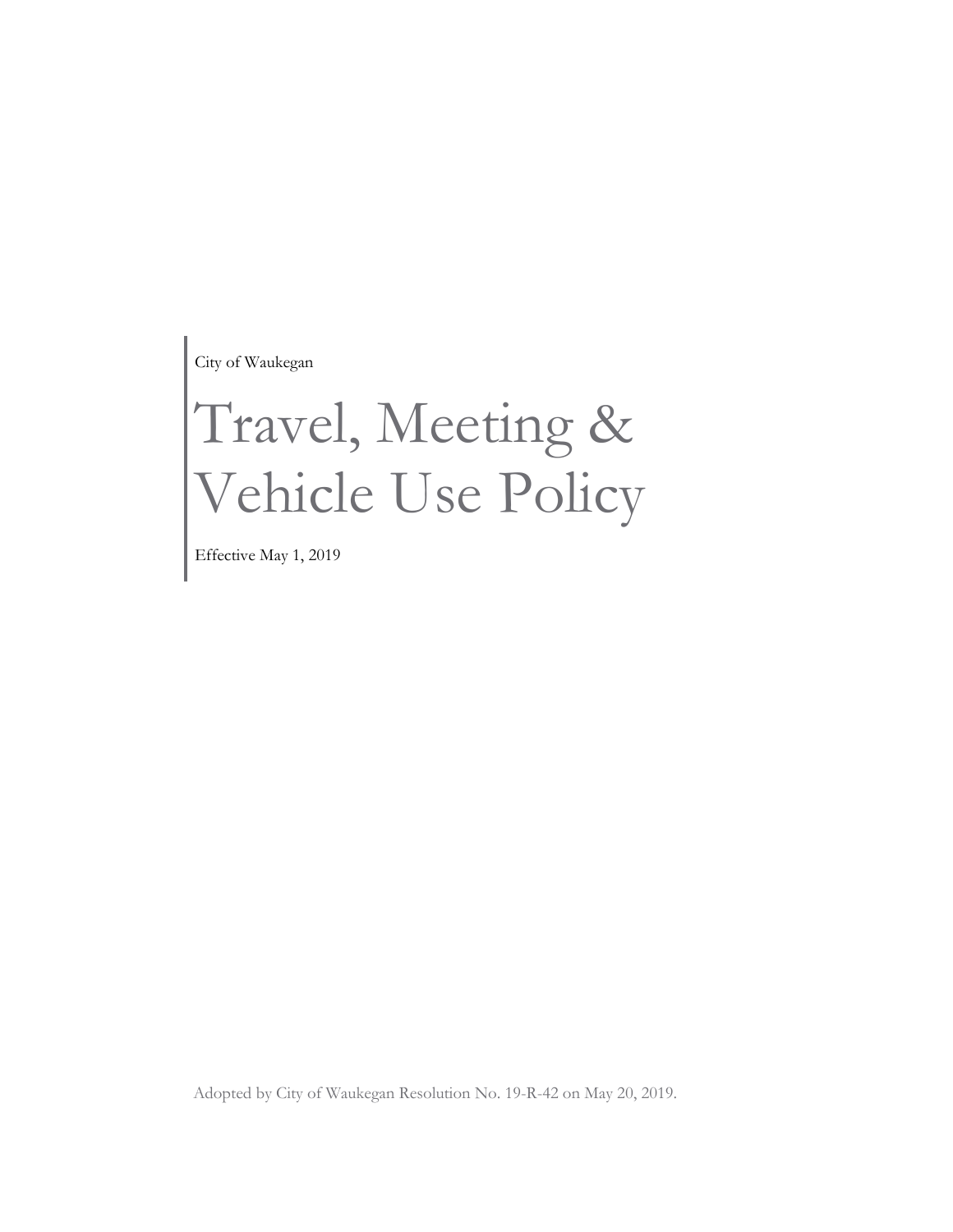# Contents

| $\mathbf{1}$   |  |
|----------------|--|
| a.             |  |
| $\mathbf{b}$ . |  |
| 2.             |  |
| 3.             |  |
| 4.             |  |
| a.             |  |
| b.             |  |
| c.             |  |
| e.             |  |
| 5.             |  |
| 6.             |  |
| 7.             |  |
| 8.             |  |
| 10.            |  |
| 11.            |  |
| 12.            |  |
| 13.            |  |
| 14.            |  |
| 15.            |  |
| 16.            |  |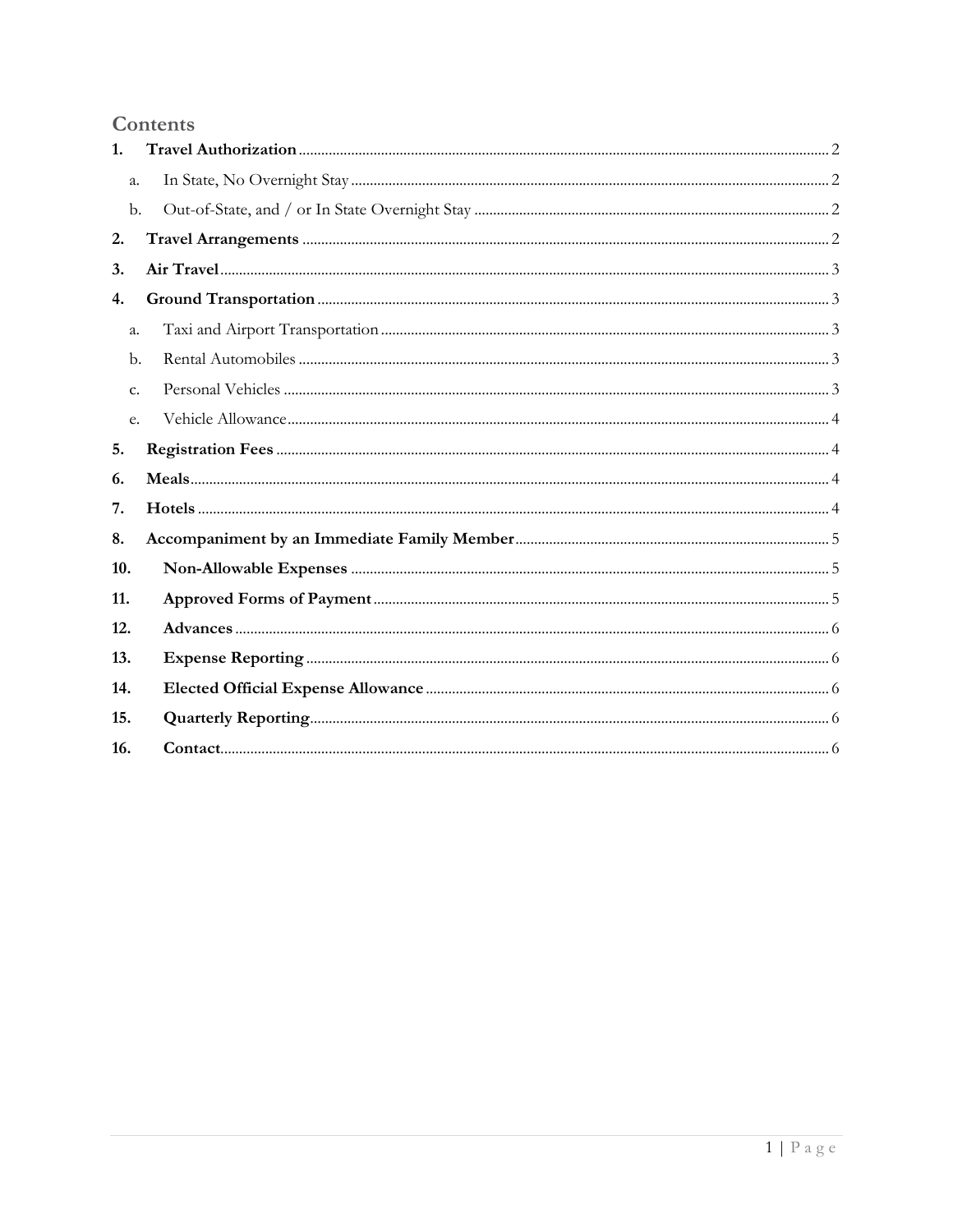Travel can play an important role in accomplishing the City's mission to provide superior and responsive governmental services to the people of Waukegan. When conducting business on behalf of the City, employees are expected to use good quality services and accommodations appropriate for the business to be conducted. Good judgment and ethical practices on the part of each traveler remain the most important factors in controlling travel expenses.

Control of travel authorization is the responsibility of each department head. Travel authorization is a twopart process including: 1) approval of all travel in advance of the trip, and 2) expense reporting following completion of the trip. Approval of expense reports and / or travel advance requests indicate that expenses submitted have been reviewed by the department head and have been found to comply with city policies regarding travel and authorized business expenses.

All city personnel traveling or incurring business expenses on behalf of the city and those responsible for the approval of these expenses are expected to use these measures to assist in maintaining control over travel expenditures. The policies detailed here apply to all funds under city control and are superseded only in those instances where funding agencies apply specific and more restrictive rules and rates.

#### <span id="page-2-1"></span><span id="page-2-0"></span>**1. Travel Authorization**

a. In State, No Overnight Stay

The employee's supervisor and department head must provide approval in advance for same day travel that does not require an overnight stay. When a department head travels, approval from the Mayor is required.

<span id="page-2-2"></span>b. Out-of-State, and / or In State Overnight Stay

Travel out-of-state, or travel in- or out-of-state requiring an overnight stay, must have the advance written approval of the employee's supervisor, department head and Mayor.

Requests for expense reimbursement or travel advance shall be submitted using forms provided by the finance department. Documentation indicating proper approvals must be provided in order for any employee reimbursement or travel advance to be processed. **Failure to obtain proper approval may result in the denial of employee reimbursement or advance**.

# <span id="page-2-3"></span>**2. Travel Arrangements**

To reduce travel costs, city employees are encouraged to seek the assistance of a travel agent or discount travel web site when purchasing air travel and reserving cars and hotel rooms, and to use governmental discounts, when available. Whenever possible, travel should be arranged using the least expensive means possible. Employees shall use good judgment to determine logical routes for arriving at the intended destination.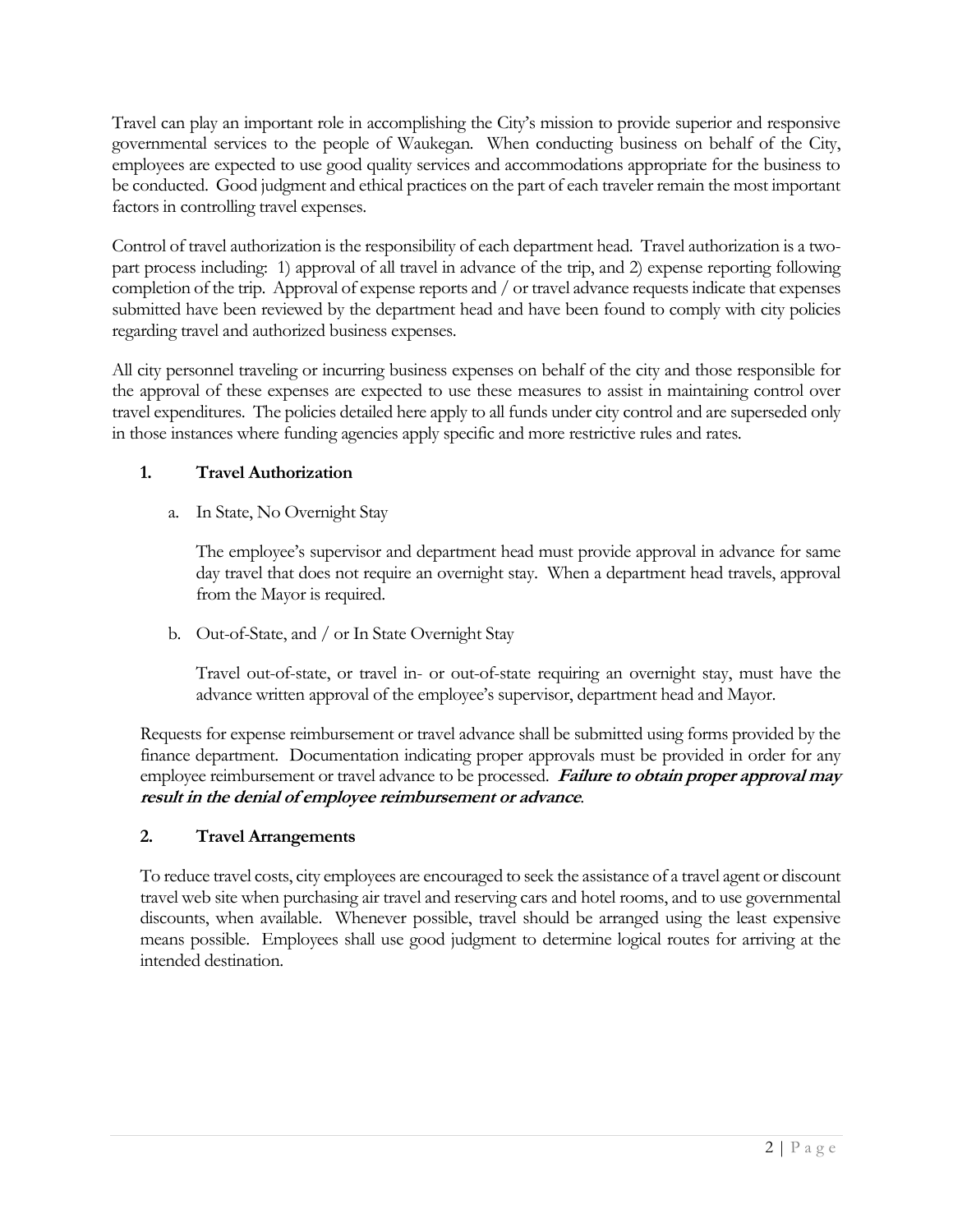#### <span id="page-3-0"></span>**3. Air Travel**

Employees are required to request flights according to approximate arrival and departure time, rather than by specific carrier or flight number, in order to obtain the lowest available fare with logical routing for all trips. In order to take advantage of available discounted fares, travelers shall make reasonable adjustments in their travel plans.

Employees shall make travel arrangements as far in advance as possible to take advantage of special fare savings. Travelers should be aware that some discounts have travel restrictions and cancellation penalties, and therefore good business judgment should be exercised.

All travel at city expense must be coach class. Upgrades to business or first class may be made at the employee's sole expense.

#### <span id="page-3-1"></span>**4. Ground Transportation**

It is expected that employees use the most efficient ground transportation available, considering cost, time, availability, and scheduling. First consideration should be made to using City-owned vehicles where they are available, particularly for travel within a 100 mile radius of Waukegan.

<span id="page-3-2"></span>The cost of public transportation is reimbursable. A receipt is preferred, unless it is not possible to obtain one.

a. Taxi and Airport Transportation

Whenever practical, airport or hotel ground transportation should be the preferred method of transportation to hotels or meeting sites. Taxis may be used as necessary taking into consideration the cost of other means of transportation. A receipt is required for reimbursement of the expenses.

<span id="page-3-3"></span>b. Rental Automobiles

Rental automobiles may be used as necessary but must be approved in advance by the supervisor and department head. Receipts are required for reimbursement of all expenses related to rental automobile use. Arrangements for rental automobiles should be made through the most economical means possible.

<span id="page-3-4"></span>c. Personal Vehicles

Travel by personal automobile isreimbursable at the IRS authorized rate. Employees using personal vehicles on city business must have at a minimum the State of Illinois required automobile insurance coverage. The mileage reimbursement allowance covers all automobile related costs; gasoline, insurance, maintenance, etc. Toll charges and parking fees when supported by receipts, are reimbursable in addition to mileage allowance. The total personal automobile expenses shall not exceed the lowest available air fare. There will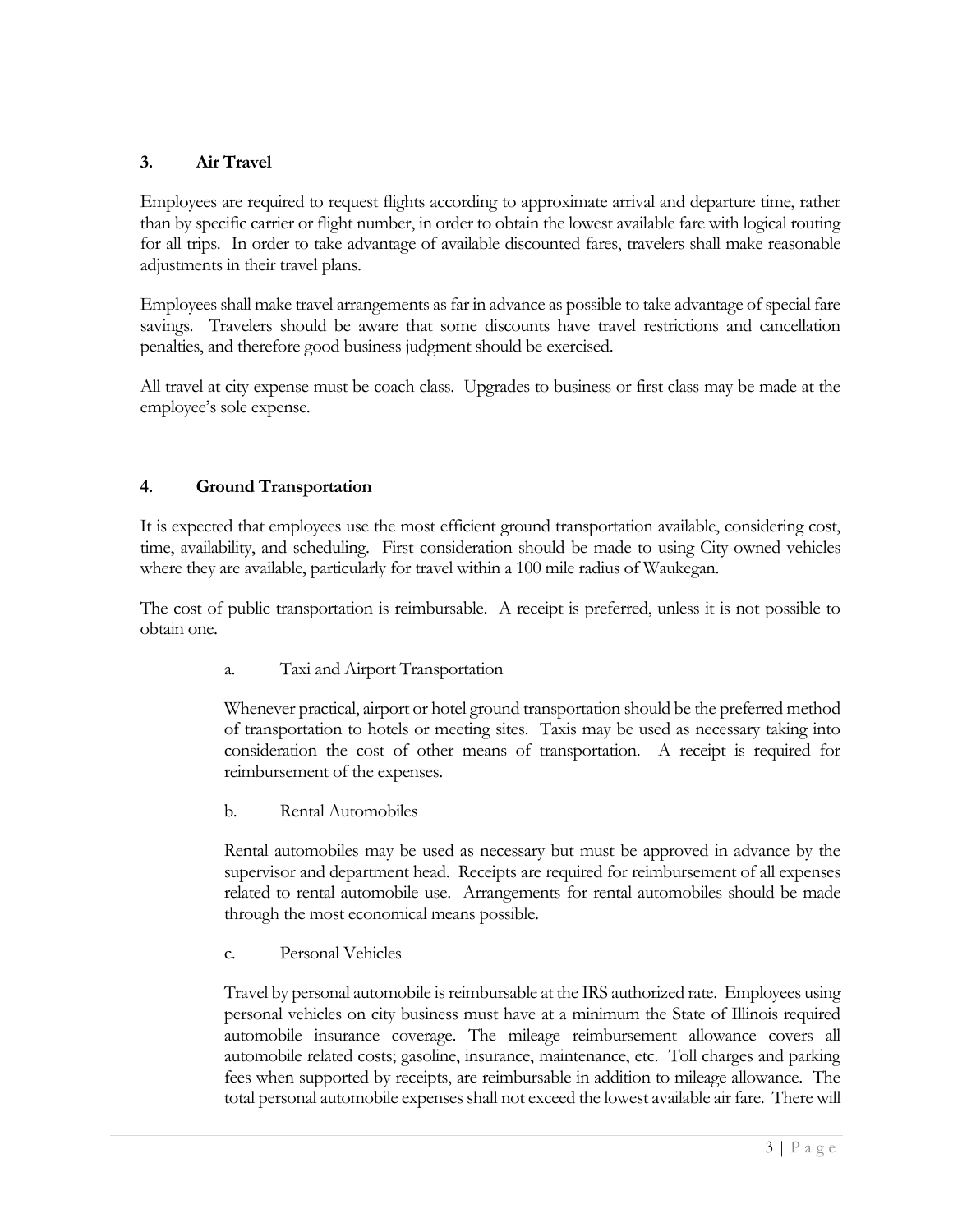be no mileage reimbursement for travel for leisure or recreation purposes once at the conference site unless such activities are sponsored by the conference.

d. City Vehicles

City vehicles are used for official business and may be kept overnight when authorized in writing by the Mayor. No employee may operate a city vehicle without having in his/her possession a valid driver's license. All accidents involving city vehicles must be reported in writing to the employee's supervisor, department head, and finance department within twenty-four (24) hours of the accident. The report shall include the names and addresses of available witnesses and principals. All accidents involving city vehicles are to be reported to the police immediately and at the site of the accident. A police report must be submitted to the finance department as soon as available from the police department in order to submit claims to the insurance company. City vehicles shall not be used to transport unauthorized passengers.

<span id="page-4-0"></span>e. Vehicle Allowance

In certain instances, the city may provide a fixed car allowance on a monthly basis. All staff personnel assigned in writing by the Mayor to receive a car allowance shall be subject to the non-cash wage provisions of the Internal Revenue Service (IRS) Code that apply to commuting use of a business vehicle.

#### <span id="page-4-1"></span>**5. Registration Fees**

All registration fees for conferences will normally be paid by the city prior to the actual event. A copy of the registration form with a check request must be forwarded to the finance department for check processing with all prior approvals for the travel authorization obtained in writing.

#### <span id="page-4-2"></span>**6. Meals**

When traveling on City business, employees shall select restaurants that are reasonably priced for the locality. **The City does not reimburse the cost of alcoholic beverages.** Receipts are required for meals purchased during the course of the business trip. In lieu of receipts, the current U.S. General Services Administration per diem rates may be applied. If the cost of a meal is included in the registration for a seminar or conference, no reimbursement will be made.

# <span id="page-4-3"></span>**7. Hotels**

Employees shall use reasonably priced, comfortable lodging within a 60-mile radius of their conference or meeting. When making reservations or registering, the employee shall ask for and use the government or corporate rate, or the lowest rate that is available to them (senior, travel club, etc.). Reimbursement of lodging expenses shall be limited to the minimum number of nights required to conduct the assigned city business.

No lodging expense shall be reimbursed for meetings or conferences held in the Chicago metropolitan area unless prior approval is obtained from the Mayor.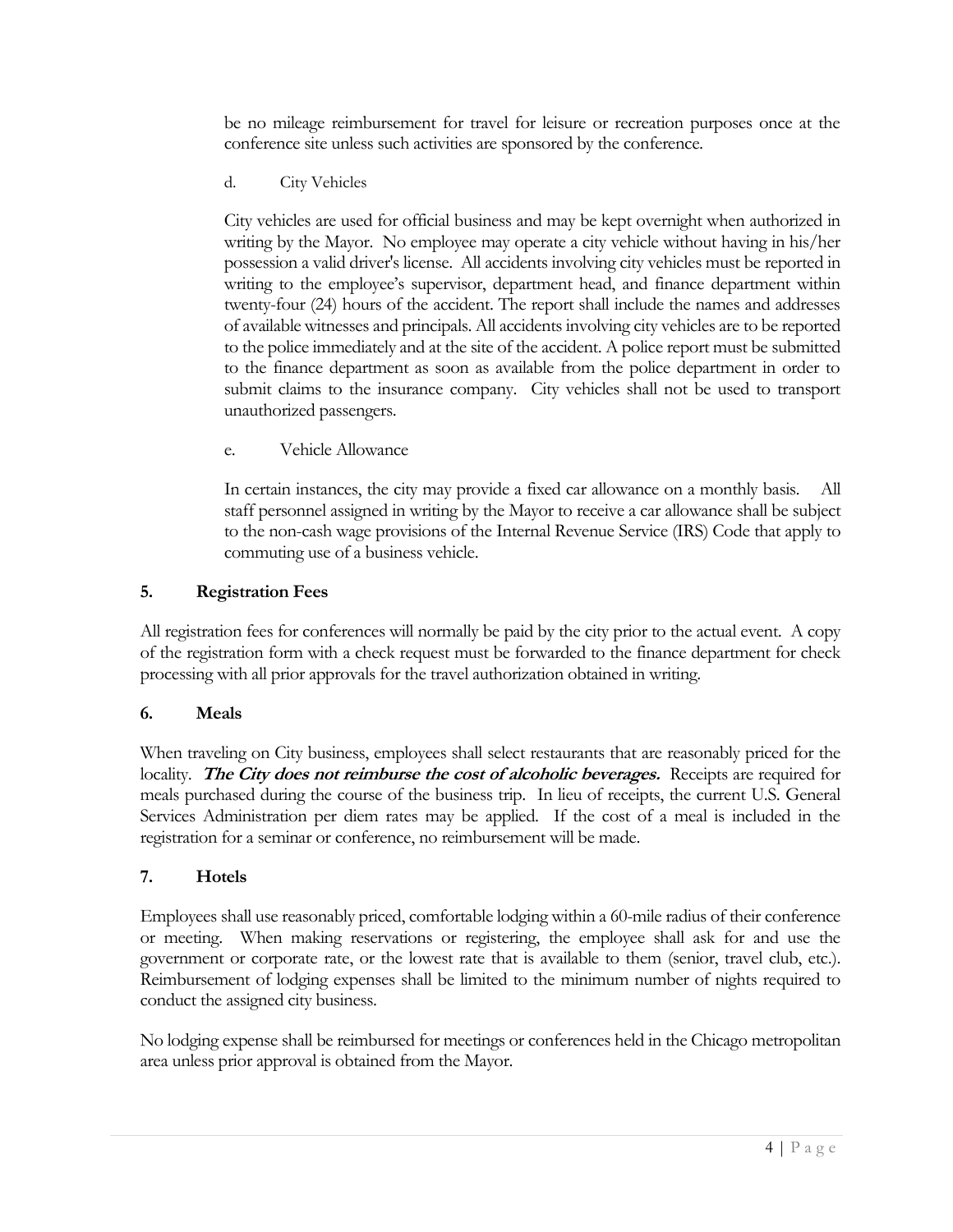#### <span id="page-5-0"></span>**8. Accompaniment by an Immediate Family Member**

The City will not reimburse employees for travel costs of immediate family members traveling with employees on official City business. Should a family member accompany the employee for personal reasons, only those costs related to the employee's travel may be reimbursed.

#### **9. Combined Business/Personal Travel**

Whenever an employee, for his/her convenience, travels by an indirect route or interrupts city travel for personal travel, the additional expenses related to the personal travel are the responsibility of the employee.

#### <span id="page-5-1"></span>**10. Non-Allowable Expenses**

The City's policy is to reimburse its employees for all reasonable and necessary expenses incurred while transacting the affairs of the city. However, there are specific types of expenses which are considered to be personal and are, therefore, not reimbursable. These include but are not limited to:

- Cleaning, pressing, and laundry
- $\checkmark$  Personal entertainment including movies, videos or pay-per-view services in a hotel room;
- $\checkmark$  Airline and other trip insurance;
- $\checkmark$  Beautician, barber, manicurist and shoe shine;
- $\checkmark$  Personal telephone calls except to report changes in schedule, or to talk with family members once per day (15 minute per day maximum);
- $\checkmark$  Repairs on personal automobiles damaged while on city business;
- $\checkmark$  Traffic violations and court costs;
- $\checkmark$  Membership fees in airline clubs.

#### <span id="page-5-2"></span>**11. Approved Forms of Payment**

The City prefers that reservations booked through travel agencies be paid by issuing a purchase order to the travel agent. Payments will be made after a copy of the confirmation statement has been submitted to the finance department. Payments will be made to the travel agent in accordance with the city's accounts payable schedule. Payments will not be made unless a travel expense report or travel advance has been properly completed and submitted timely to the finance department.

Employees may use their personal credit cards to pay for travel related expenses. Employees shall be responsible for obtaining receipts and submitting and completing a travel expense report when the travel has been completed. Late fees and interest charges are not reimbursable to the employee.